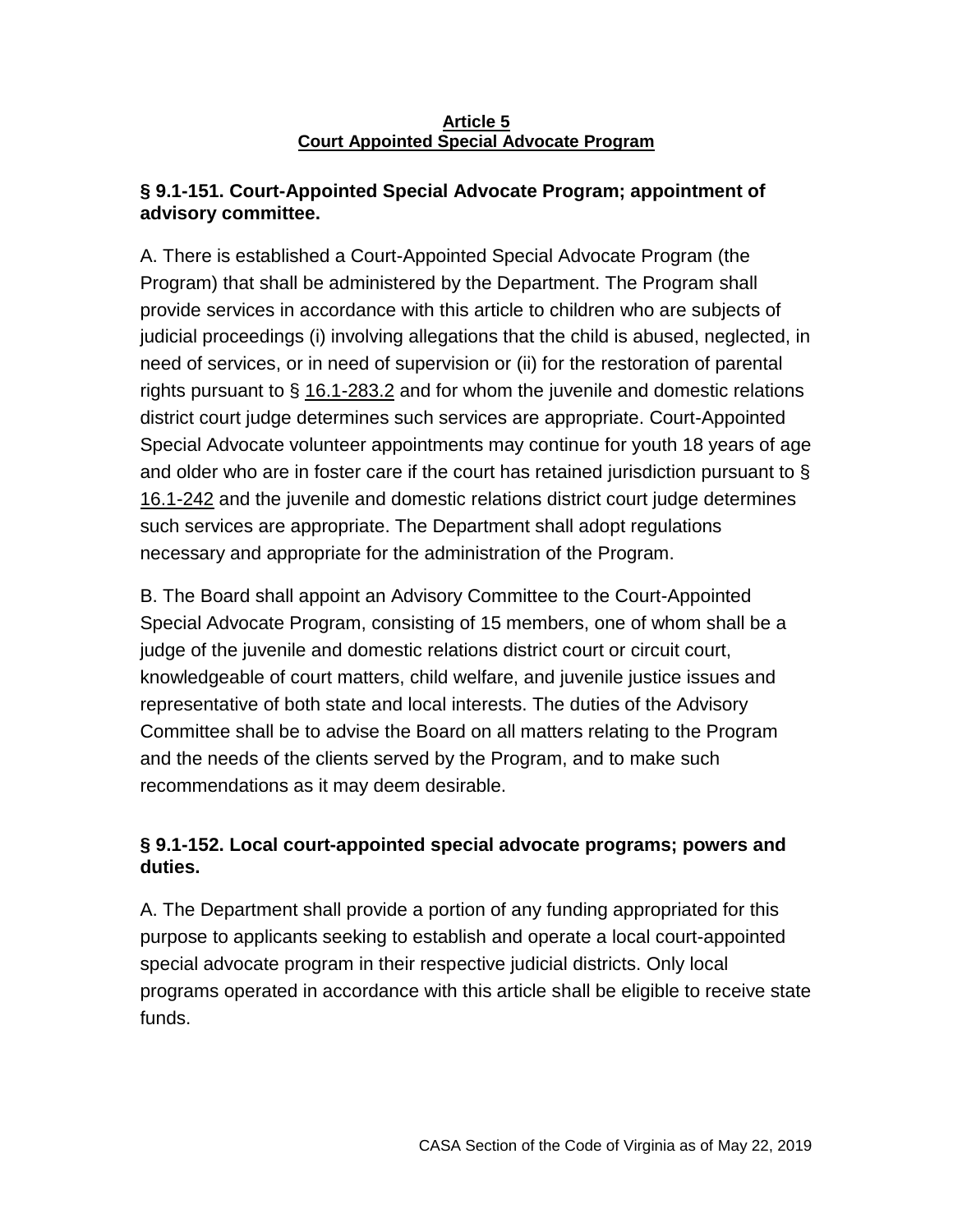B. Local programs may be established and operated by local boards created for this purpose. Local boards shall ensure conformance to regulations adopted by the Board and may:

1. Solicit and accept financial support from public and private sources.

2. Oversee the financial and program management of the local court-appointed special advocate program.

3. Employ and supervise a director who shall serve as a professional liaison to personnel of the court and agencies serving children.

4. Employ such staff as is necessary to the operation of the program.

### **§ 9.1-153. Volunteer court-appointed special advocates; powers and duties; assignment; qualifications; training.**

A. Services in each local court-appointed special advocate program shall be provided by volunteer court-appointed special advocates, hereinafter referred to as advocates. The advocate's duties shall include:

1. Investigating the case to which he is assigned to provide independent factual information to the court.

2. Submitting to the court of a written report of his investigation in compliance with the provisions of § [16.1-274.](http://law.lis.virginia.gov/vacode/16.1-274/) The report may, upon request of the court, include recommendations as to the child's welfare.

3. Monitoring the case to which he is assigned to ensure compliance with the court's orders.

4. Assisting any appointed guardian ad litem to represent the child in providing effective representation of the child's needs and best interests.

5. Reporting a suspected abused or neglected child pursuant to  $\S$  [63.2-1509.](http://law.lis.virginia.gov/vacode/63.2-1509/)

B. The advocate is not a party to the case to which he is assigned and shall not call witnesses or examine witnesses. The advocate shall not, with respect to the case to which he is assigned, provide legal counsel or advice to any person, appear as counsel in court or in proceedings which are part of the judicial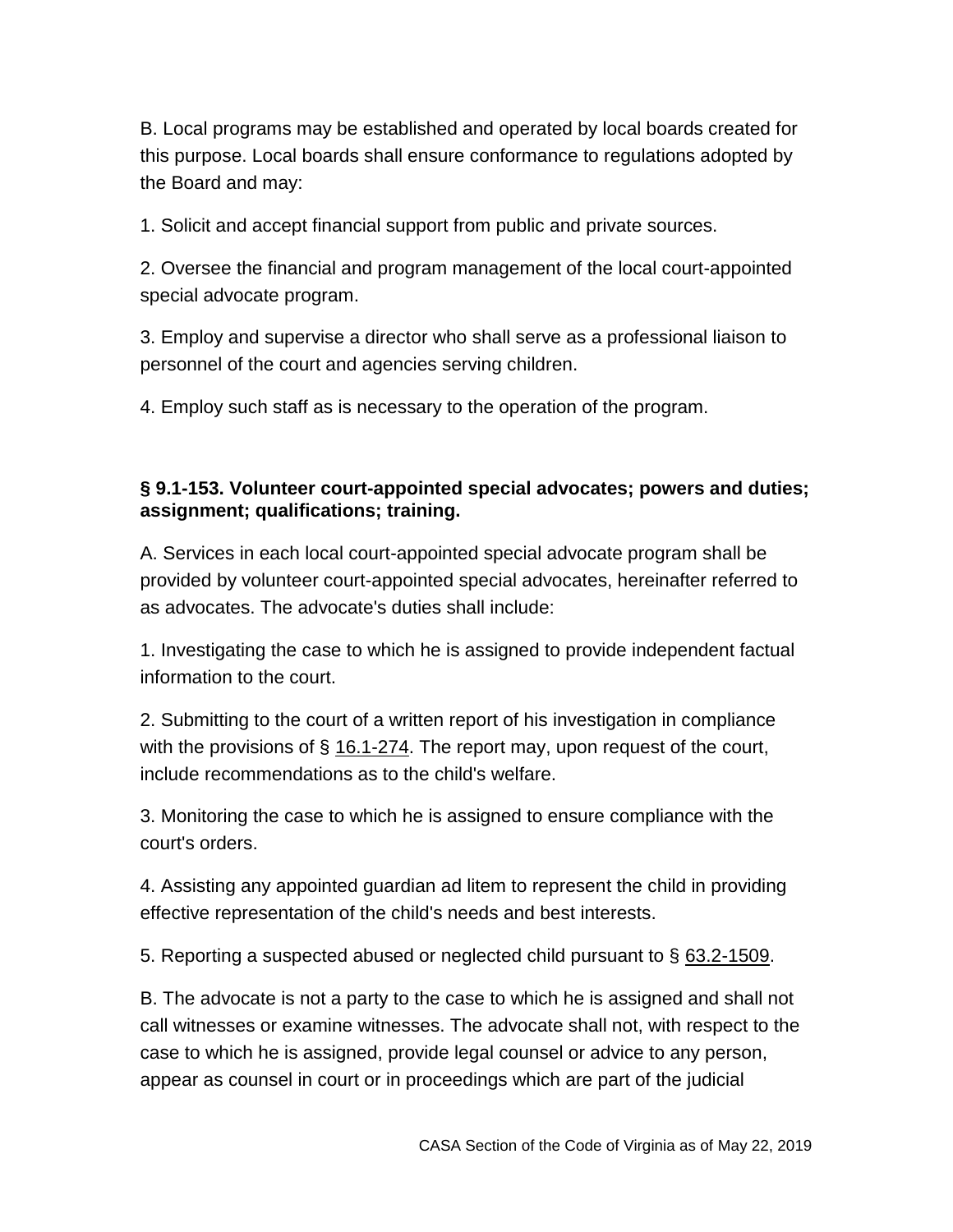process, or engage in the unauthorized practice of law. The advocate may testify if called as a witness.

C. The program director shall assign an advocate to a child when requested to do so by the judge of the juvenile and domestic relations district court having jurisdiction over the proceedings. The advocate shall continue his association with each case to which he is assigned until relieved of his duties by the court or by the program director.

D. The Department shall adopt regulations governing the qualifications of advocates who for purposes of administering this subsection shall be deemed to be criminal justice employees. The regulations shall require that an advocate be at least twenty-one years of age and that the program director shall obtain with the approval of the court (i) a copy of his criminal history record or certification that no conviction data are maintained on him and (ii) a copy of information from the central registry maintained pursuant to  $\S$  [63.2-1515](http://law.lis.virginia.gov/vacode/63.2-1515/) on any investigation of child abuse or neglect undertaken on him or certification that no such record is maintained on him. Advocates selected prior to the adoption of regulations governing qualifications shall meet the minimum requirements set forth in this article.

E. An advocate shall have no associations which create a conflict of interests or the appearance of such a conflict with his duties as an advocate. No advocate shall be assigned to a case of a child whose family has a professional or personal relationship with the advocate. Questions concerning conflicts of interests shall be determined in accordance with regulations adopted by the Department.

F. No applicant shall be assigned as an advocate until successful completion of a program of training required by regulations. The Department shall set standards for both basic and ongoing training.

### **§ 9.1-154. Immunity.**

No staff of or volunteers participating in a program, whether or not compensated, shall be subject to personal liability while acting within the scope of their duties, except for gross negligence or intentional misconduct.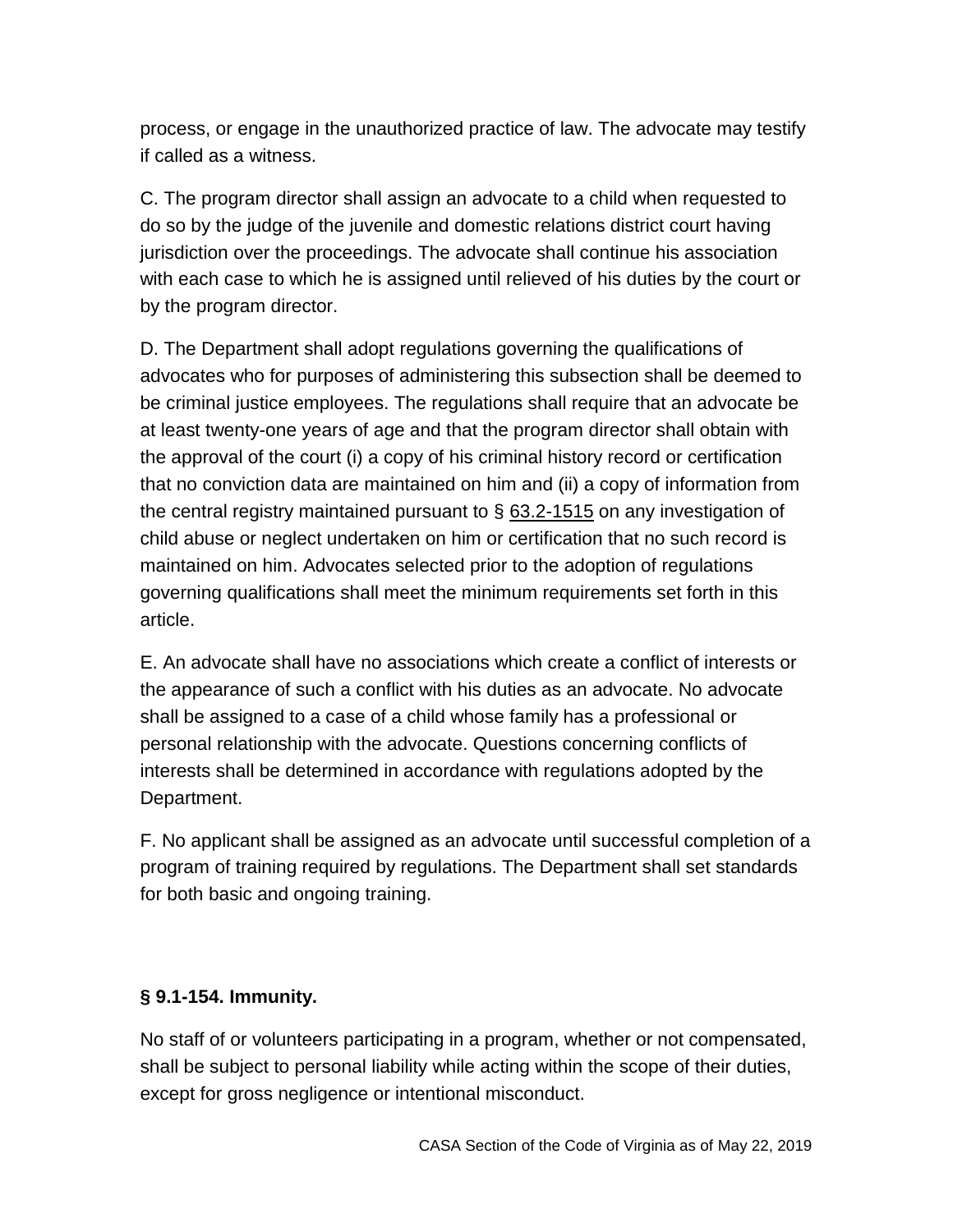## **§ 9.1-155. Notice of hearings and proceedings.**

The provision of § [16.1-264](http://law.lis.virginia.gov/vacode/16.1-264/) regarding notice to parties shall apply to ensure that an advocate is notified of hearings and other proceedings concerning the case to which he is assigned.

# **§ 9.1-156. Inspection and copying of records by advocate; confidentiality of records.**

A. Upon presentation by the advocate of the order of his appointment and upon specific court order, any state or local agency, department, authority, or institution, and any hospital, school, physician, or other health or mental health care provider shall permit the advocate to inspect and copy, without the consent of the child or his parents, any records relating to the child involved in the case. Upon the advocate presenting to the mental health provider the order of the advocate's appointment and, upon specific court order, in lieu of the advocate inspecting and copying any related records of the child involved, the mental health care provider shall be available within seventy-two hours to conduct for the advocate a review and an interpretation of the child's treatment records which are specifically related to the investigation.

B. An advocate shall not disclose the contents of any document or record to which he becomes privy, which is otherwise confidential pursuant to the provisions of this Code, except upon order of a court of competent jurisdiction.

### **§ 9.1-157. Cooperation of state and local entities.**

All state and local departments, agencies, authorities, and institutions shall cooperate with the Department and with each local court-appointed special advocate program to facilitate its implementation of the Program.

**§§ 9.1-158 through 9.1-160. Repealed.**